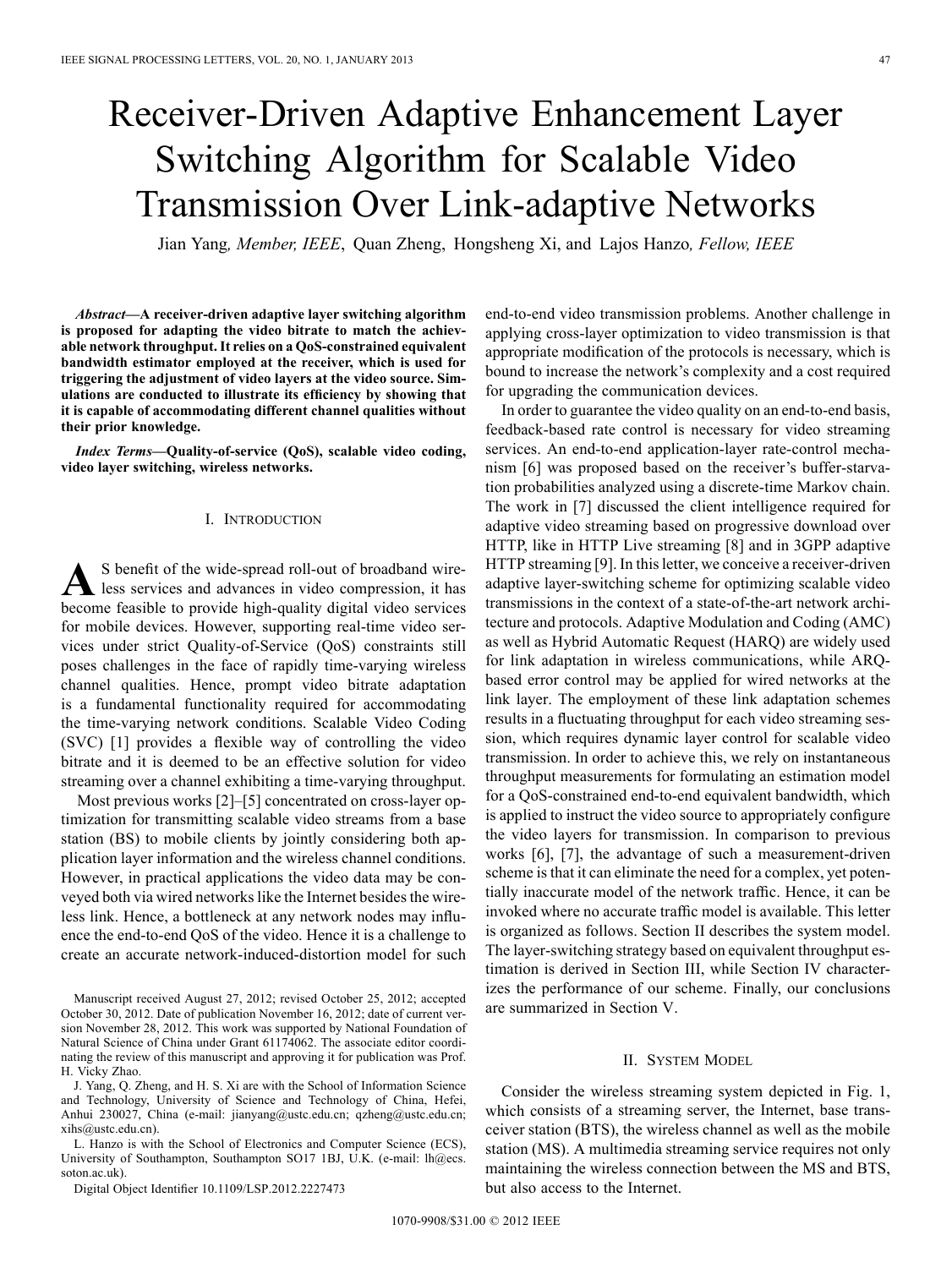

Fig. 1. System architecture.

We also consider a scalable video stream that consists of a base layer,  $l_1$ , and  $(n-1)$  enhancement layers,  $\{l_2, l_3, \ldots, l_n\}$ . We assume that the available rates of the input video are  ${R_1, R_2, \ldots, R_n}.$ 

At the receiver, the transmission rate associated with each video frame is measured and recorded, which is referred to as the instantaneous network throughput available to the user. Let  $r_i$  denote the instantaneous throughput experienced, when conveying the *i*th video frame. Since the network resources are shared by a time-varying number of users, the dynamic resource scheduling scheme employed by the BTS may result in a burst-by-burst adaptive affordable user-throughput. Additionally, sophisticated link adaptation mechanisms based on AMC/HARQ/ARQ are widely applied, which lead to a burst-by-burst adaptive channel throughput. Hence, we assume the network throughput sequence  $r_i$  to be i.i.d. Without loss of generality, let  $r_1, r_2, \ldots, r_m$  denote the most recent m measurements. Furthermore, let us denote the total throughput of the  $m$  most recent total throughput measurements and their average by  $S_m = \sum_{i=1}^m r_i$  and  $\overline{r} = S_m/m$ , respectively. We aim for finding a QoS-constrained equivalent throughput  $C$ , which satisfies the probability constraint:

$$
P(\bar{r} \le C) \le \varepsilon \tag{1}
$$

where  $\varepsilon$  is a desired probability threshold. If we apply the equivalent throughput value  $C$  as the video source bitrate in context of our video rate control problem,  $P(\bar{r} \leq C)$  can be used as a quantitative indicator of how much the video bitrate exceeds the channel bitrate. Naturally, having a smaller  $\varepsilon$  implies a lower risk of the video source rate exceeding the affordable channel rate.

## III. EQUIVALENT THROUGHPUT ESTIMATION BASED LAYER SWITCHING

In this section, we propose an equivalent throughput estimation model and then derive our video layer switching algorithm.

### *A. Equivalent Throughput Estimation*

Below, we will apply the Hoeffding Theorem [10] for estimating the equivalent throughput  $C$  of the throughput sequence  $r_i$ . According to the Hoeffding theorem, if the independent random variable  $r_i$  satisfies  $a_i \leq r_k \leq b_i$ , for any  $t > 0$ , then we have:

$$
P(|S_m - E[S_m]| \ge mt) \le 2e^{-2m^2t^2/\sum_{i=1}^n (b_i - a_i)^2}, \quad (2)
$$

where  $E[\cdot]$  denotes expectation operator. Let  $\mu = E[S_m]/m$ . Then, (2) may be rewritten as

$$
P(|\overline{r} - \mu| \ge t) \le 2e^{-2m^2t^2/\sum_{i=1}^n (b_i - a_i)^2}.
$$
 (3)

Let us set the expression at the right of (3) to  $\varepsilon$  as follows:

$$
\varepsilon = 2e^{-2m^2t^2/\sum_{i=1}^n (b_i - a_i)^2}.
$$
 (4)

Then, we have:

$$
P(|\overline{r} - \mu| \ge t) \le \varepsilon. \tag{5}
$$

According to  $(4)$ , t should satisfy:

$$
t = \frac{1}{m} \sqrt{\frac{\ln\left(\frac{2}{\varepsilon}\right) \sum_{i=1}^{m} (b_i - a_i)^2}{2}}.
$$
 (6)

Let  $C = u - t$ . Then, we have:

$$
P(\overline{r} \le C) = P(\overline{r} - u \le -t)
$$
\n<sup>(7)</sup>

$$
\leq P(|\overline{r} - u| \geq t) \leq \varepsilon,\tag{8}
$$

which implies that (1) is satisfied. Hence, the equivalent throughput  $C$  can be estimated as follows:

$$
\hat{C} = \mu - \frac{1}{m} \sqrt{\frac{\ln\left(\frac{2}{\varepsilon}\right) \sum_{i=1}^{m} (b_i - a_i)^2}{2}}.
$$
\n(9)

Since  $r_i$  is i.i.d, we can estimate  $a_i$  and  $b_i$  as:

$$
a_i = \min_{1 \le j \le m} r_j, \quad b_i = \max_{1 \le j \le m} r_j. \tag{10}
$$

## *B. Adaptive Layer Switching Algorithm*

Since the equivalent throughput  $\ddot{C}$  satisfies (1), we can maintain a video QoS of  $\varepsilon$ , provided that the video bitrate does not exceed  $\ddot{C}$ . Therefore,  $\ddot{C}$  can be used as a threshold to trigger layer switching for the video transmission. In order to avoid substantial and hence objectionable video quality variations, we constrain the number of layers  $l$  to simply increase or decrease by one, say from the previous level  $l_k$  to  $l \in \{l_{k+1}, l_k, l_{k-1}\}.$ 

Let us assume that the current video layer is  $k$ . Then, the adaptive layer switching algorithm operates in the context of three scenarios as follows:

- 1)  $k > 1$  and  $\hat{C} < R_k$ : Since  $\hat{C}$  is the estimated equivalent throughput, the current video source bitrate  $R_k$  cannot ensure the QoS-guarantee of  $\varepsilon$  for the transmission of the  $k$ -layer video. Hence, in order to satisfy the channel bitrate constraint, we may reduce the number of video layers according to  $k := k - 1$ , i.e., we discard one of the enhancement layers.
- 2)  $k < n$  and  $\hat{C} > R_{k+1}$ :  $\hat{C} > R_{k+1}$  implies that the wireless channel has the capacity to convey the  $(k+1)$ -layer video. Therefore, in order to improve the video quality and to beneficially exploit the currently high channel throughput, we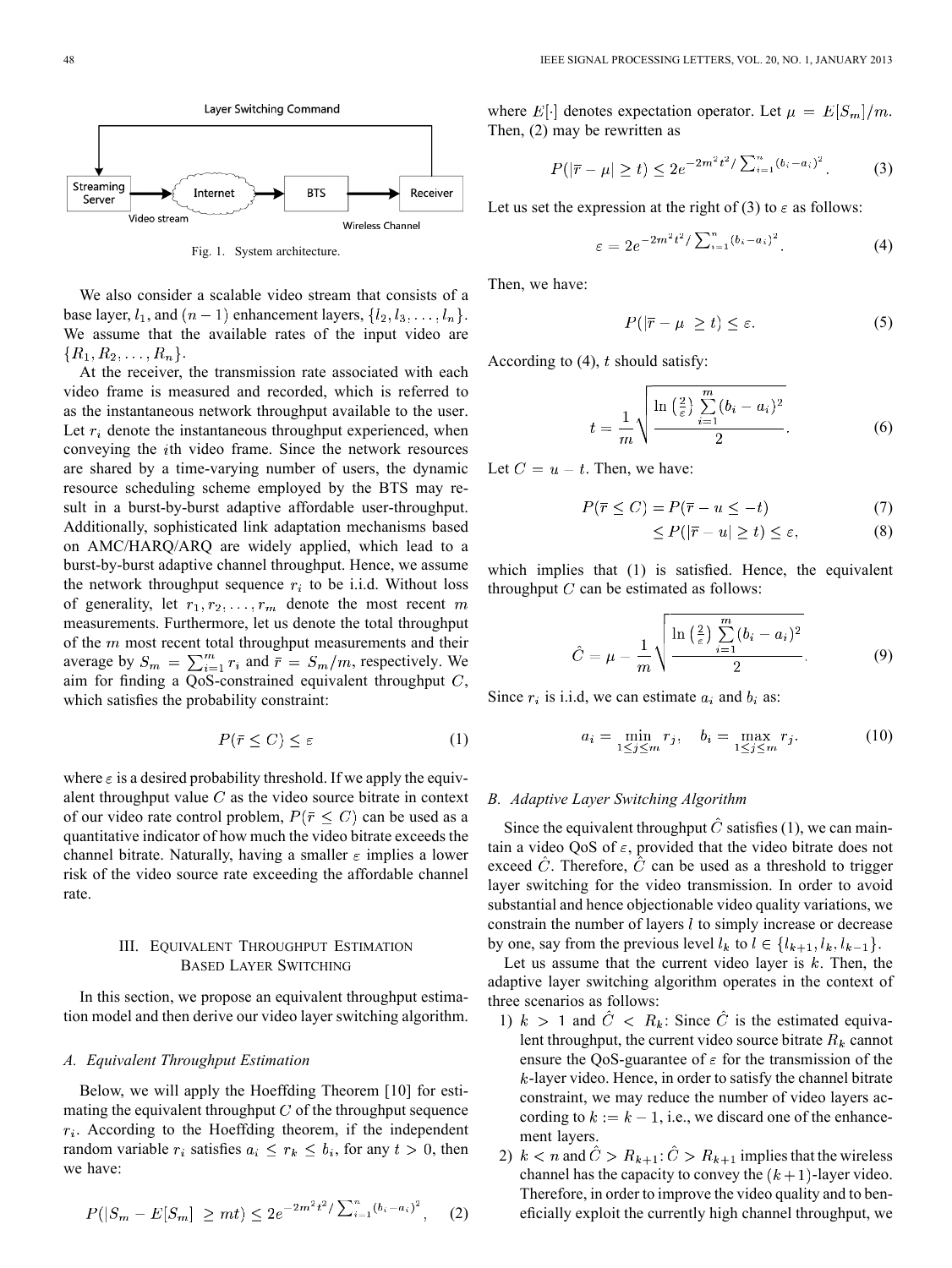

Fig. 2. (a) and (b):Simulation results for different average channel SNRs of Rayleigh channel. (c):Performance sensitivity at average channel SNR  $\gamma = 12$  dB. (a) PSNR. (b) FDR. (c) Performance sensitivity to  $\epsilon$ .

increase the number of video layers according to  $k := k+1$ if we have  $k < n$ , while ensuring that  $P(\bar{r} \leq R_{k+1}) < \varepsilon$ . 3) Otherwise: We maintain the current video bitrate without

adjusting the number of video layers.

Therefore, the adaptive enhancement layer switching algorithm can be summarized as follows:

$$
k = \begin{cases} (k-1) & \text{if } k > 1 \text{ and } R_k > \hat{C} \\ (k+1) & \text{if } k < n \text{ and } R_{k+1} < \hat{C} \end{cases} \tag{11}
$$
\n
$$
k
$$

We can estimate  $\hat{C}$  and adjust the number of video enhancement layers during every  $T$  time slot. However, if its complexity is affordable, the algorithm may be activated more frequently for a prompt response to the channel-throughput variations.

## *C. Discussions*

Generally, the attainable video quality is significantly affected by network congestion in the Internet. In case of video streaming over HTTP, any potential network congestion may be relieved by the end-to-end flow control carried out by TCP or a TCP-friendly rate control protocol (TFRCP) at the transport layer. However, this is a basic scheme conceived for packet-transmission rate control, not for video streaming. Our proposed enhancement layer switching scheme operates as an end-to-end rate control at the application layer, which may be viewed as a video rate control scheme designed for adapting the video streaming to the time-varying network conditions.

TFRC and Multiple TFRC (MULTFRC) utilize the parameters Round-Trip and the packet drop rate to estimate the achievable transmission rate, which may also be applicable to our proposed scheme. In this letter, we conceive a technique of estimating the available throughput: the video content is partitioned into a set of time-bounded segments referred to as *chunks*. Let  $B_i$  and  $T_i$  respectively denote the chunk size and the transmission duration (from the first bit of the chunk received by the receiver to the last one received). Then we have  $r_i = B_i/T_i$ .

### IV. PERFORMANCE EVALUATION

In this section, we characterize the performance of the proposed receiver-driven adaptive enhancement layer switching algorithm (RDAL). We consider a High Speed Packet Access (HSPA) network [11] relying both on AMC as well as on HARQ. The Channel Quality Indicator (CQI) mapping table

of the UE category 10 [12] is applied. According to the specification [12], the Transmission Time Interval (TTI) has 2 *ms* duration, which facilitates near-real-time HARQ transmission. The maximum number of concurrently communicating users was set to  $U = 32$  and the user arrival process follows a Markov process with an arrival rate of  $\lambda = 10^{-4}$  per TTI as well as a service rate of  $v = 1.25 \times 10^{-5}$  per TTI. A Round Robin scheme was applied for scheduling the transmissions of the users. Consider an i.i.d. Rayleigh channel for the target user, where the received SNR,  $s$ , has a probability density function (PDF) of  $f(s) = (1/\gamma)e^{-s/\gamma}$  having an average of  $\gamma$ . We applied the SNR(dB)-to-CQI mapping rule of [13], given by  $CQI = |SNR+4.5|$ . The video sequence used in our simulations is the Sony Demo clip from the Video Trace Library [14] scanned at 30 frame/s. It has one base layer and four enhancement layers. The duration of the video sequence is about 10 minutes. In order to satisfy the tolerable delay constraint of a specific video application, we dropped the video frames, when their delay exceeded 120 ms. The average Peak Signal-to-Noise ratio (PSNR) and Frame Dropping Ratio (FDR) are used for characterizing the performance of the proposed method. All the results were averaged over 50 independent simulation runs.

In our first experiment, we compared the proposed algorithm to the conventional fixed video profile strategy, where the number of video layers is constant during video transmissions. Let  $layer(n)$  denote the transmission policy associated with having one base and  $(n - 1)$  enhancement layers. In order to characterize the adaptive layer switching capability for different channel qualities, we conduct experiments at different average channel SNRs. We set  $\varepsilon = 0.01$  for the proposed algorithm and used a sliding window size of  $m = 800$ . In Fig. 2(a), the average PSNR of the proposed algorithm approaches the highest average PSNR of the conventional fixed layer strategies, because our proposed algorithm has the capability of adjusting the number of enhancement layers according to the affordable network throughput: at a lower network throughput, RDAL may reduce the number of enhancement layers for achieving a lower FDR, as shown in Fig. 2(b), while keeping the video quality as high as possible. By contrast, at a higher network throughput, it may increase the number of video enhancement layers. Finally, for a fixed number of layers the achievable PSNR is forced to remain low at high channel throughputs. As a benefit, however, transmitting a reduced number of enhancement layers may achieve a lower FDR at a low channel SNRs, as shown in Fig. 2(b). Moreover, having a higher than